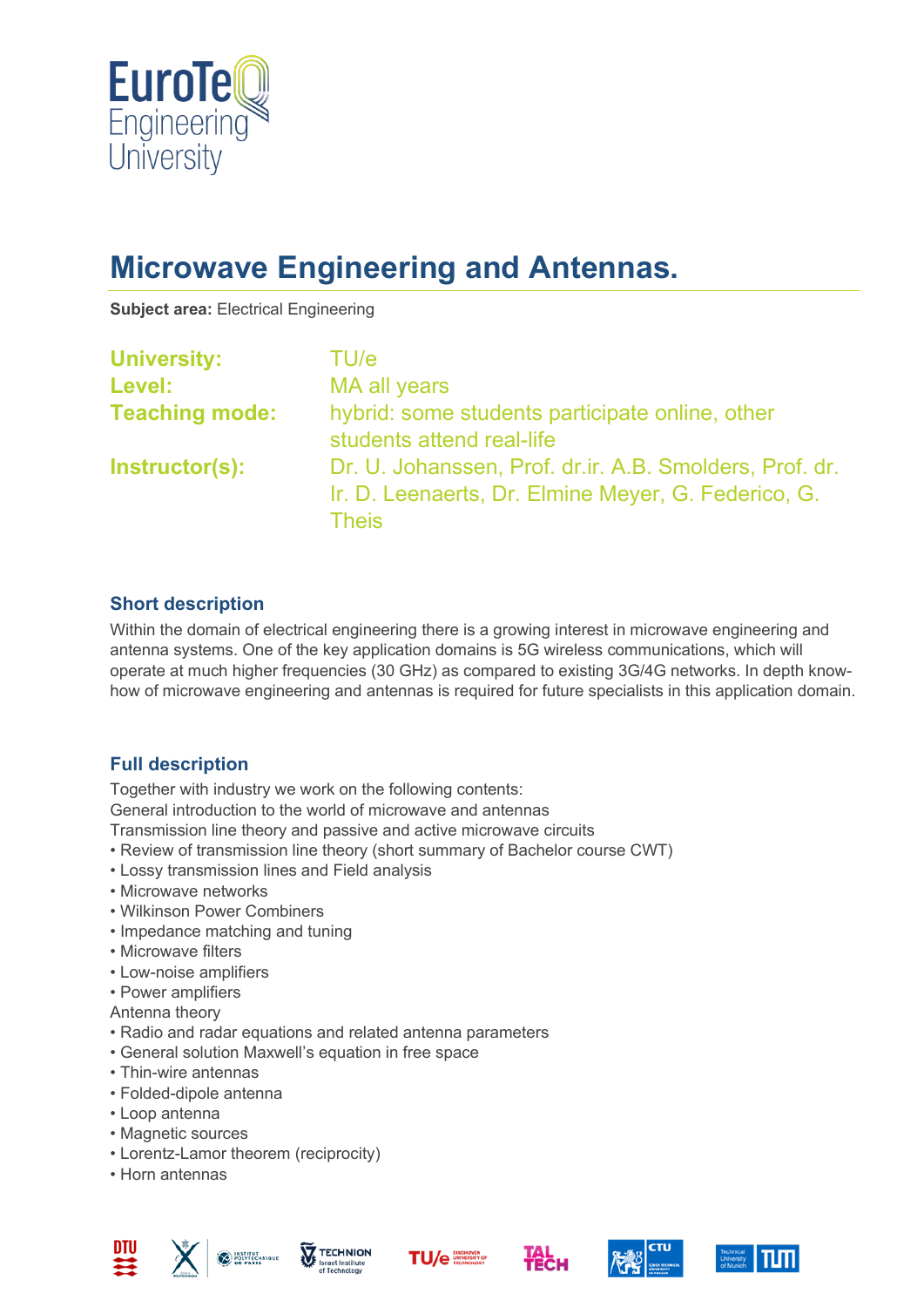

• Reflector antennas (only uniform circular aperture) Numerical EM analysis of microwave circuits and antennas • Method of Moments including use of ADS Momentum • FDTD/FIT including use of CST

- Labs
- Hands-on introduction into ADS/QUCS (microwave/RF design tool)
- Hands-on introduction into CST (antenna design tool)

Design Challenge: Design of a 5G phased-array system.

#### **Learning outcomes**

Introduction in Microwave engineering, including passive components and active circuits (amplifiers). Introduction into antenna systems Hands-on labs in design tools (ADS/QUCS) Design Challenge

### **General information**

| <b>Contact hours per week:</b> | 4                                                                                                                                 |
|--------------------------------|-----------------------------------------------------------------------------------------------------------------------------------|
| <b>Total workload:</b>         | 140 (in student hours for the whole course)                                                                                       |
| <b>ECTS credits:</b>           | 5                                                                                                                                 |
| Language:                      | English                                                                                                                           |
| <b>Course start date:</b>      | 14 November 2022                                                                                                                  |
| <b>Course end date:</b>        | 19 January 2023                                                                                                                   |
| Add. info about start date:    |                                                                                                                                   |
| Weekly teaching day/time:      | Tuesday 15.30-17.15 hours and Thursday 10.45-12.30 hours                                                                          |
| Time zone:                     | CET (Denmark, Germany, France, Netherlands, Switzerland, Czech<br>Republic)                                                       |
| <b>Further information:</b>    | "We will use the Coursera platform for web lectures and on-line quizzes.<br>Course material:                                      |
|                                | "Modern Antennas and Microwave Engineering" by Bart Smolders, Huib<br>Visser and Ulf Johannsen: https://arxiv.org/abs/1911.08484" |
| <b>Prerequisites:</b>          | Bachelor courses in Circuits/Electromagnetics                                                                                     |
| <b>Activities and methods:</b> | Lectures, Online Lectures, online quizzes, assignments,                                                                           |
| <b>Presence on campus:</b>     |                                                                                                                                   |











**TAL**